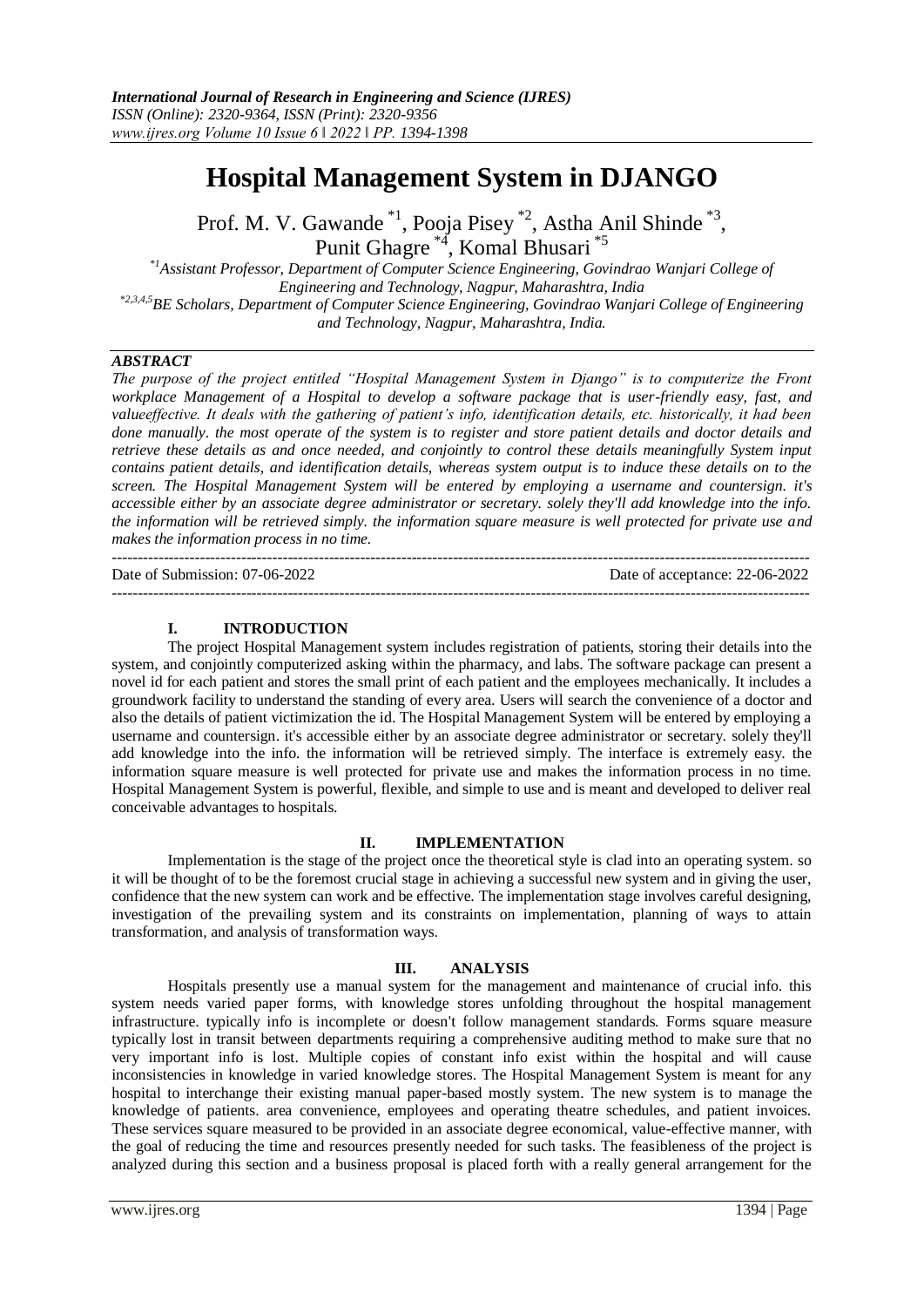project and a few value estimates. throughout system analysis, the feasibleness study of the planned system is to be disbursed. this can be to make sure that the planned system isn't a burden to the corporate.



**IV. DESIGN**

• SYSTEM DESIGN: The current manual system has a lot of paperwork. To maintain the records of sales and services manually is a time-consuming task. With the increase in databases, it will become a massive task to maintain the database. Requires large quantities of file cabinets, which are huge and require quite a bit of space in the office, which can be used for storing records of previous details. The retrieval of records of previously registered patients will be a tedious task. Lack of security for the records, anyone disarranges the records of your system. If someone wants to check the details of the available doctors the previous system does not provide any necessary detail of this type.

• This application will help users to access and view all their reports from anywhere online. An element of bias might have crept in from the side of the official interviewed. This could also have resulted in some kind of modification of the information divulged. In an attempt to collect information from the best possible source in the company, it was difficult to meet the top officials due to their busy schedules. Most of the analyses and interpretations, made for this report, are based on secondary data obtained. This data could have some inherent mistakes and errors. Finally, although due care has been taken those can be typing and compilation errors in the report itself. The tasks specified were not well defined because nothing was mentioned regarding validations in the project.

## **V. SYSTEM IMPLEMTATION**

IMPLEMENTATION is the stage of the project when the theoretical design is turned out into a working system. Thus it can be considered to be the most critical stage in achieving a successful new system and in giving the user, confidence that the new system will work and be effective. The implementation stage involves careful planning, investigation of the existing system and its constraints on implementation, designing of methods to achieve changeover, and evaluation of changeover methods.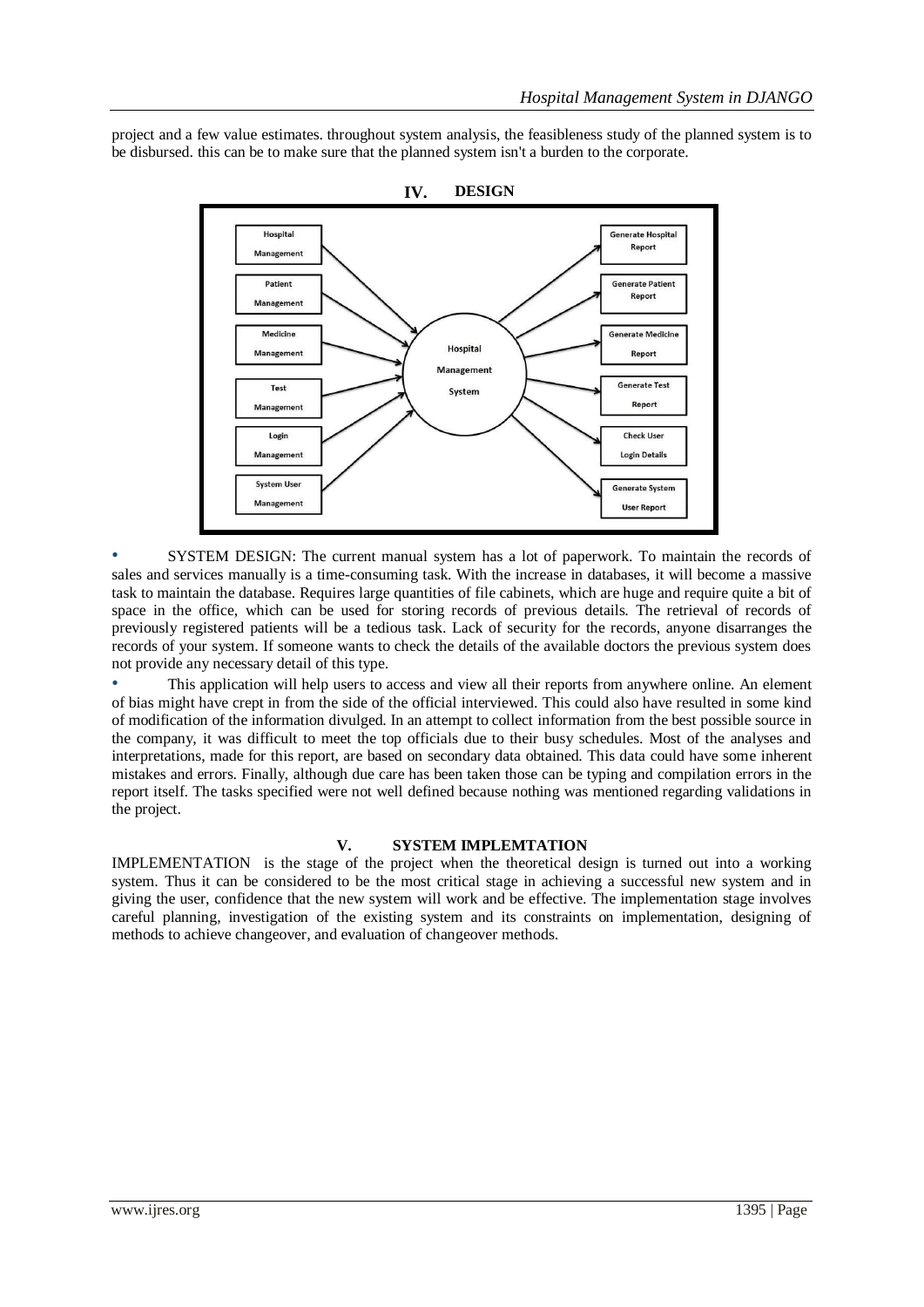

**Fig. 1 Home Page**

On the home page the user will see the registration form. The user needs to provide details like name, age, address, contact no, email id and set the password. Then we need to use user name and password for further access

| E<br>$\times$ +<br>Welcome To Our Website                                                                                                                                                                          |                            |                                                                                                          |                             |                              |                                           | $\circ$<br>$\times$          |
|--------------------------------------------------------------------------------------------------------------------------------------------------------------------------------------------------------------------|----------------------------|----------------------------------------------------------------------------------------------------------|-----------------------------|------------------------------|-------------------------------------------|------------------------------|
| $\circ$<br>(i) 127.0.0.1.8000                                                                                                                                                                                      |                            |                                                                                                          |                             | $\Delta^{\rm th}$<br>$\circ$ | 偏<br>Y≊.<br>G.                            | $\odot$<br>                  |
| [1] DirectX10 [1] New Tab [2] Fwd: UG THESIS FO = Python: Online Cou [1] Analytics Academy<br><b>D</b> Bing                                                                                                        |                            | <b>8</b> Instagram <b>&amp;</b> Gmail                                                                    | Maps n Apple (2)<br>YouTube | G<br>n<br>Apple<br>Bina      | C Google (2)<br>n<br>Facebook             |                              |
| <b>【十五十日 文王王》</b><br>7.HH W                                                                                                                                                                                        |                            |                                                                                                          |                             |                              |                                           |                              |
|                                                                                                                                                                                                                    |                            |                                                                                                          |                             |                              |                                           |                              |
|                                                                                                                                                                                                                    |                            |                                                                                                          |                             |                              |                                           |                              |
|                                                                                                                                                                                                                    |                            | <b>Clinic and Specialities</b><br>Lorem losum dolor sit omet, consectetur odipacing elit, sed do eiusmod |                             |                              |                                           |                              |
|                                                                                                                                                                                                                    |                            | tempor incididunt ut labore et dolore magna aliqua.                                                      |                             |                              |                                           |                              |
|                                                                                                                                                                                                                    |                            |                                                                                                          |                             |                              |                                           |                              |
|                                                                                                                                                                                                                    |                            |                                                                                                          |                             |                              |                                           |                              |
|                                                                                                                                                                                                                    |                            | In.                                                                                                      |                             |                              |                                           |                              |
|                                                                                                                                                                                                                    |                            |                                                                                                          |                             |                              |                                           |                              |
| Urology<br>Neurology                                                                                                                                                                                               | Orthopedic<br>Cardiologist | Dentist                                                                                                  | Urology<br>Neurology        | Orthopedia                   | Cardiolo                                  |                              |
|                                                                                                                                                                                                                    |                            |                                                                                                          |                             |                              |                                           |                              |
|                                                                                                                                                                                                                    |                            | was our test and the                                                                                     |                             |                              |                                           |                              |
|                                                                                                                                                                                                                    |                            |                                                                                                          |                             |                              |                                           |                              |
|                                                                                                                                                                                                                    |                            |                                                                                                          |                             |                              |                                           |                              |
| <b>Book Our Doctor</b>                                                                                                                                                                                             |                            |                                                                                                          |                             |                              |                                           |                              |
| Lorem Ipsum is simply dummy text                                                                                                                                                                                   |                            |                                                                                                          |                             |                              |                                           |                              |
| It is a long established fact that a redake will be distracted by the reackable content of a page when                                                                                                             |                            |                                                                                                          |                             |                              |                                           |                              |
| looking at its layout. The point of using Lorem Ipsum.                                                                                                                                                             |                            |                                                                                                          |                             |                              |                                           |                              |
| web page editors now use Lawen (pourn on their default model text, and a search for foreign pours' will<br>uncover many web sites still in their infancy. Various versions have evolved over the years, conveilmes | Dr.Acharya Ishan           | Dr.Priyanic Katwala                                                                                      | Dr.sachin Shah              | Dr.Archana Mehta             | Dr.Poojo Patel                            | Dr.Gc                        |
|                                                                                                                                                                                                                    | riphtholmologist<br>$\sim$ | <b>Ploatic Surgery</b>                                                                                   | cosmetic surgery            | physician                    | Noonatology                               | phillip<br>$\longrightarrow$ |
| Read More.                                                                                                                                                                                                         | 音曲曲曲曲(17)                  | ★ ★ ★ ★ ☆ (1)                                                                                            | 查查查查查(0)                    | ● ● ★ ★ ● (17)               | ★ ★ ★ ★ ★ (t7)                            | 安全                           |
| 39°C                                                                                                                                                                                                               | $J$ constrain              | $J$ insistes                                                                                             | $J$ crianisms               | $J$ minimu                   | $J$ . trans.ma                            | J: 121                       |
| Sunny                                                                                                                                                                                                              |                            |                                                                                                          |                             |                              | $FIN$<br>$Q \neq 0$<br>$\wedge$ $\bullet$ | $13:27$ 04 2022              |

**Fig. 2 Hospital Specialties Page :**

Here users get to log in with the registered credentials and then move to an interface were available doctor are shown.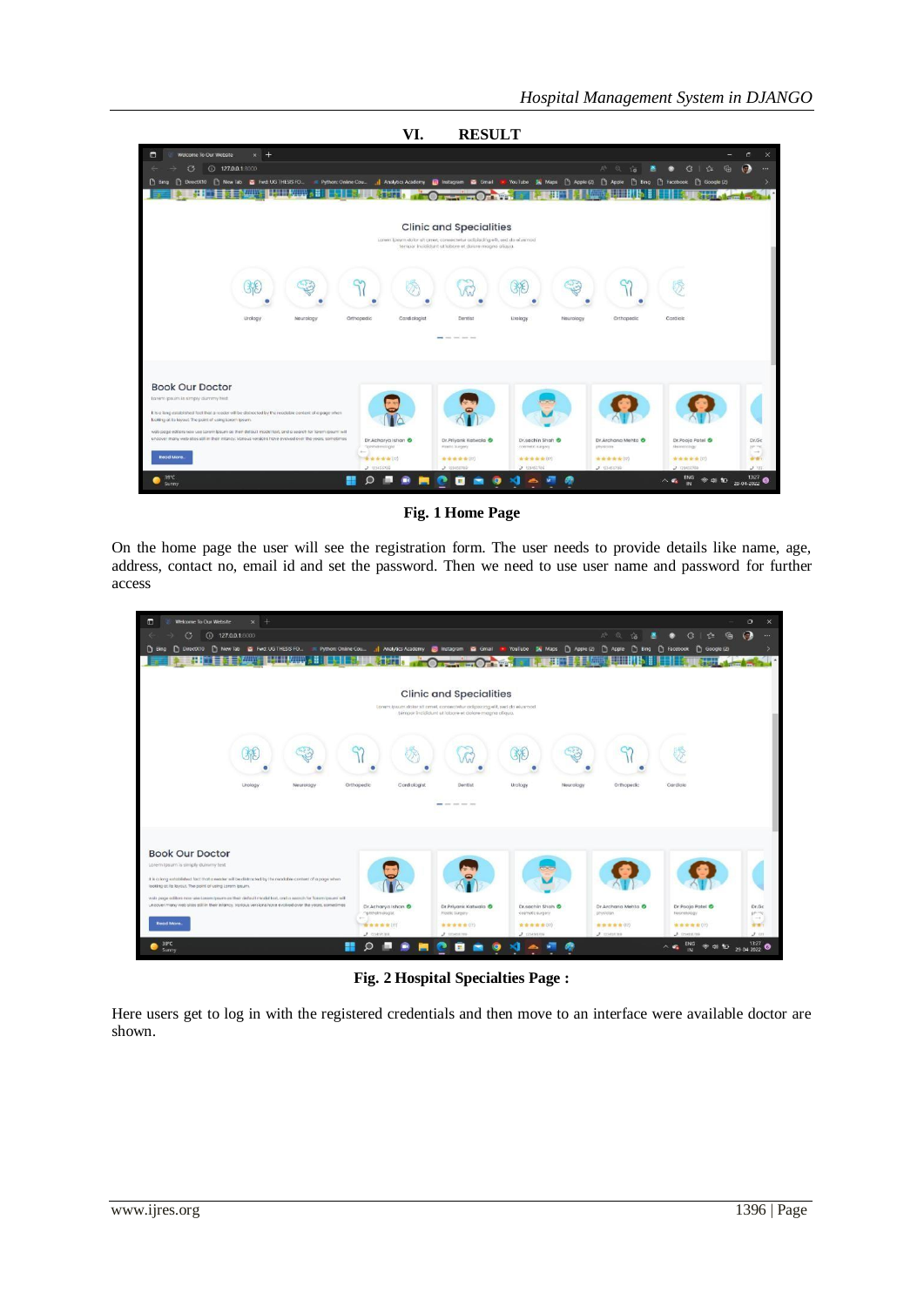| $x +$<br>œ<br>Doccure                                                      |                                   |           |                                     |               |                                  | $\circ$                                                        | $\times$ |
|----------------------------------------------------------------------------|-----------------------------------|-----------|-------------------------------------|---------------|----------------------------------|----------------------------------------------------------------|----------|
| $\circ$<br><b>427.0.0.1</b> :8000/hospital dashboard<br>$\leftarrow$<br>-> |                                   |           |                                     |               | A Q & 8 0 C   & &                | $\odot$                                                        | $\cdots$ |
|                                                                            |                                   |           |                                     |               |                                  |                                                                | ۰,       |
| 翡<br>Home Search v Appointment v Invoices v                                |                                   |           |                                     |               |                                  | EL General                                                     | $\omega$ |
| Home I<br>Hospital Dashboard                                               |                                   |           |                                     |               |                                  |                                                                |          |
|                                                                            |                                   |           |                                     |               |                                  |                                                                |          |
|                                                                            |                                   |           |                                     |               |                                  |                                                                |          |
| ٠                                                                          | Today Appointment                 |           | Pending Appointment                 |               | <b>Total Appoinments</b>         |                                                                |          |
| None<br>Mrs. Rushkouts Dotsiter                                            | $\circ$<br>Logged in Successfully |           | 0                                   |               | 0                                |                                                                |          |
| <b>D</b> Dailboard                                                         |                                   |           |                                     |               |                                  |                                                                |          |
| <b>数 Appointments</b>                                                      | Patient Appoinment                |           |                                     |               |                                  |                                                                |          |
|                                                                            |                                   |           |                                     |               |                                  |                                                                |          |
| <b>Zo</b> Profile Settings                                                 | Today<br>toconic                  |           |                                     |               |                                  |                                                                |          |
| Change Fassword                                                            |                                   |           |                                     |               |                                  |                                                                |          |
| De togout                                                                  | <b>Patient Name</b>               | Appt Dote | Purpose                             | <b>Amount</b> | <b>Paid Amount</b>               | Status                                                         |          |
|                                                                            |                                   |           |                                     |               |                                  |                                                                |          |
|                                                                            |                                   |           |                                     |               |                                  |                                                                |          |
|                                                                            |                                   |           |                                     |               |                                  |                                                                |          |
|                                                                            |                                   |           |                                     |               |                                  |                                                                |          |
|                                                                            |                                   |           |                                     |               |                                  |                                                                |          |
|                                                                            |                                   |           |                                     |               |                                  |                                                                |          |
| <b>For Patients</b>                                                        | <b>For Doctors</b>                |           | <b>For Hosptial</b>                 |               | <b>Contact Us</b>                |                                                                |          |
| <b>X</b> Secrich for Doctors                                               | <b>B</b> Appointments             |           | <b>III</b> Appointments             |               | <b>Q</b> 10/0 vineyak Dianos     |                                                                |          |
| <b>W</b> Login                                                             | » chat                            |           | <b>In Patient</b>                   |               | Nr členda circia.<br>Vododaro 12 |                                                                |          |
| <b>39 Rogistor</b><br>39 Booking                                           | » togn<br><b>»</b> fingither      |           | <b>»</b> Login<br><b>B</b> Segister |               | L +93 60811 38160                |                                                                |          |
| 39°C                                                                       | x<br>$\circ$                      | ۰<br>œ    | $\bullet$<br>в                      | 对血细胞          |                                  | $\wedge$ c <sub>2</sub> ENG $\otimes$ di 1D $_{29.04\,2022}$ O |          |

**Fig. 3 Available Features in Clinic Page**

The client page is specially define to facilitate all task that require to be done or attempted by the patient user

| $\Box$<br>Welcome To Our Website                         | $\times$ +                                                                                                                  |              |                                                               |                                         |                          |                                                                                                                                                                                        |                         | $\circ$<br>$\times$ |
|----------------------------------------------------------|-----------------------------------------------------------------------------------------------------------------------------|--------------|---------------------------------------------------------------|-----------------------------------------|--------------------------|----------------------------------------------------------------------------------------------------------------------------------------------------------------------------------------|-------------------------|---------------------|
| $\sigma$<br><b>127.0.0.1</b> :8000/login<br>$\leftarrow$ |                                                                                                                             |              |                                                               | $P - A^2$                               | Q<br>$\sim$              | ● 3 1 ☆                                                                                                                                                                                | $\odot$<br>$\mathbf{G}$ | $\cdots$            |
|                                                          | Bing [3] DirectX10 [3] New Tab [3] Fwd: UG THESIS FO (4) Python: Online Cou., 11 Analytics Academy [20] Instagram [3] Gmail |              |                                                               | <b>THE YouTube Ex Maps Apple (2)</b>    | <sup>3</sup> Apple       | □ Bing □ Facebook □ Google (2)                                                                                                                                                         |                         | $\rightarrow$       |
| 35<br>Home Doctors v Potlevis v                          |                                                                                                                             |              |                                                               |                                         |                          | 0.0123456709                                                                                                                                                                           |                         | LODIN / SIGNUP      |
|                                                          | ÷<br>o<br>U<br><b>HARRY</b><br><b>ISLEME MALES</b>                                                                          |              | Login Form<br>bbairigme<br>rushi<br>Fineworld.<br>----------- | Login<br>Don't how an occount? Register |                          |                                                                                                                                                                                        |                         |                     |
| <b>For Patients</b>                                      | <b>For Doctors</b>                                                                                                          |              | <b>For Hosptial</b>                                           |                                         | <b>Contact Us</b>        |                                                                                                                                                                                        |                         |                     |
| <b>39 Search for Doctors</b><br><b>10. Login</b>         | » appointments<br>» chat                                                                                                    |              | >> Appointments<br>» chat                                     |                                         | <b>Q</b> Dharampath      |                                                                                                                                                                                        |                         |                     |
| <b>39 Register</b>                                       | » logn                                                                                                                      |              | » togn                                                        |                                         | <b>Nogour</b>            |                                                                                                                                                                                        |                         |                     |
| <b>»</b> Rooking                                         | <b>30 Rugister</b>                                                                                                          |              | <b>39 Register</b>                                            |                                         | $L = +123456780$         |                                                                                                                                                                                        |                         |                     |
| <b>39 Pollant Doshboord</b>                              | <b>39 Doctor Dashboard</b>                                                                                                  |              | <b>39 Doctor Dashboard</b>                                    |                                         | <b>B</b> Hellogigmaticam |                                                                                                                                                                                        |                         |                     |
| 39°C<br>œ<br>Sunny                                       | m<br>$\circ$                                                                                                                | P<br>-m<br>∙ | $\bullet$<br>$^{\circ}$                                       | ማ                                       |                          | $\begin{array}{ccccc} \wedge & \bullet & {}^{10G} & \otimes & \bullet & \bullet & {}^{1328} \\ \hline & \vline & {}^{10G} & \otimes & \bullet & \bullet & {}^{29.04-2022} \end{array}$ |                         |                     |

**Fig. 4 Administrators Dashboard Page**

The admin panel is specially define to facilitate all task that require to be done or attempted by the patient user

| $x +$<br>$\blacksquare$<br>Doccure<br>$\circ$<br><b>427.0.0.1</b> :8000/hospital dashboard |                                         |                                                                                                                                                                       |        | A <sup>N</sup> Q                                      | $\circ$<br>$\times$<br>$\odot$<br>$\cdots$        |
|--------------------------------------------------------------------------------------------|-----------------------------------------|-----------------------------------------------------------------------------------------------------------------------------------------------------------------------|--------|-------------------------------------------------------|---------------------------------------------------|
| $\leftarrow$                                                                               |                                         |                                                                                                                                                                       |        | 36                                                    | $\bullet \bullet \bullet \bullet \bullet \bullet$ |
| <b>D</b> Bing                                                                              |                                         | D DirectX10 D New lab 酉 Fwd:UGTHESISTO ※ Python: Online Cou (   Analytics Academy @ Instagram 酉 Gmail ■ YouTube 및 Maps D Apple ② Dyple ① Bing D Facebook D Google (2) |        |                                                       | ь                                                 |
| 릚<br>Home Scorch v Appointment v Invoices v                                                |                                         |                                                                                                                                                                       |        |                                                       | EL Ganton<br>$\sim$                               |
| some /<br>Hospital Dashboard                                                               |                                         |                                                                                                                                                                       |        |                                                       |                                                   |
| -                                                                                          | Teday Appointment                       | Pending Appointment                                                                                                                                                   |        | Total Appointments                                    |                                                   |
| None<br>Mrs. Rushkouts Dotsker                                                             | $\circ$<br>Logged in Successfully       | $^{\circ}$                                                                                                                                                            |        | $\circ$                                               |                                                   |
| Doubleoord                                                                                 |                                         |                                                                                                                                                                       |        |                                                       |                                                   |
| <b>器</b> Appointments                                                                      | Patient Appoinment                      |                                                                                                                                                                       |        |                                                       |                                                   |
| <b>Zo</b> Profile Settings                                                                 | Today<br><b>Shipping</b>                |                                                                                                                                                                       |        |                                                       |                                                   |
| Change Fassword                                                                            |                                         |                                                                                                                                                                       |        |                                                       |                                                   |
| De Logout                                                                                  | <b>Patient Name</b>                     | <b>Appt Date</b><br>Purpose                                                                                                                                           | Amount | <b>Paid Amount</b>                                    | Status                                            |
|                                                                                            |                                         |                                                                                                                                                                       |        |                                                       |                                                   |
| <b>For Patients</b>                                                                        |                                         | <b>For Hosptial</b>                                                                                                                                                   |        | <b>Contact Us</b>                                     |                                                   |
|                                                                                            | <b>For Doctors</b>                      |                                                                                                                                                                       |        |                                                       |                                                   |
| <b>39 Search for Doctors</b><br><b>W</b> Login                                             | <b>39 Appointments</b><br><b>»</b> chut | <b>In Appointments</b><br><b>In Patient</b>                                                                                                                           |        | <b>Q</b> 10/0 vineyok Diance.<br>Nr Genda circie,     |                                                   |
| <b>*</b> Register                                                                          | <b>* logn</b>                           | <b>39 Login</b>                                                                                                                                                       |        | Vadodara 12.<br>$L$ $\leftrightarrow$ $m$ poem senso. |                                                   |
| » hooking<br>39°C                                                                          | <b>39 Engineer</b><br>$\circ$           | <b>B</b> Recister<br>$\bullet$<br>◉                                                                                                                                   | o      |                                                       | $\wedge$ or ENG $\otimes$ di to 29.04.2022 0      |
| Sunny                                                                                      |                                         | ш                                                                                                                                                                     |        |                                                       |                                                   |

**Fig. 5 Doctor List Page**